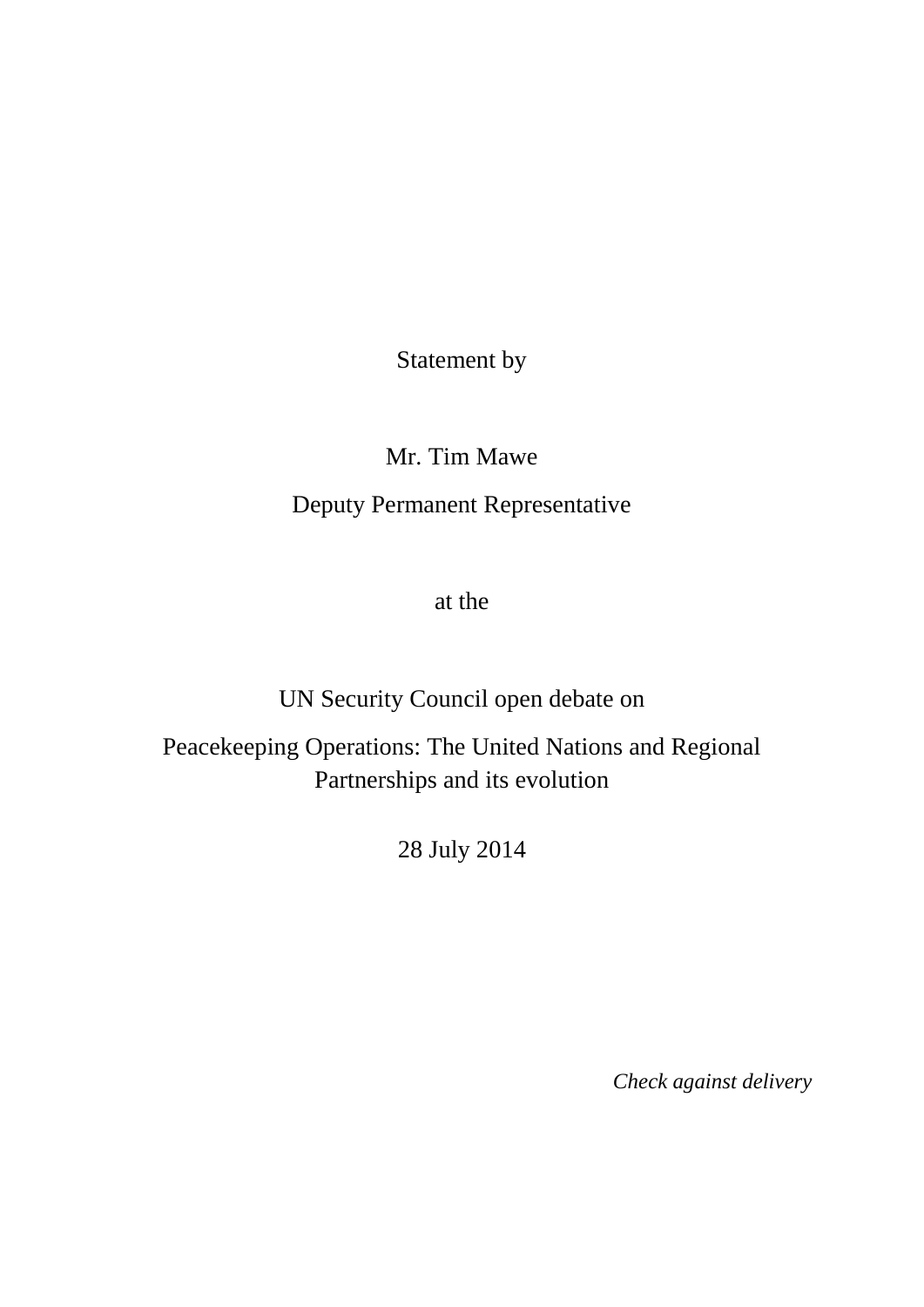# Mr. President,

We warmly welcome your initiative in scheduling today's debate. This debate provides a timely opportunity to consider the evolution of regional partnerships in support to UN peacekeeping.

In my remarks I will focus on two main areas: EU-UN cooperation and UN-African cooperation.

Ireland aligns itself with the statement made on behalf of the EU and its member states.

# Mr. President,

Under-Secretary-General Ladsous recently described peacekeeping as being in a Time of Partnerships. Certainly, the collective enterprise that is peacekeeping involves the cultivation of a network of different partnerships: partnerships between member states, the UN system, host governments and, increasingly, regional organisations. The increasing participation of regional and sub-regional organisations is a significant development, and it featured as the theme of a successful seminar hosted by Ireland during our Presidency of the EU last year.

In our eyes, greater regional participation is a very welcome development. It is a concrete expression of the sharing of a collective security burden. More regional involvement can mean more local and regional expertise and understanding being made available. It can mean greater regional ownership, responsibility and commitment to addressing security challenges.

Some regional organisations offer the potential to respond rapidly, others provide critical niche capabilities. Ireland has seen first-hand, through our participation in EU and in NATO-led missions, the success of regional partnerships in peacekeeping.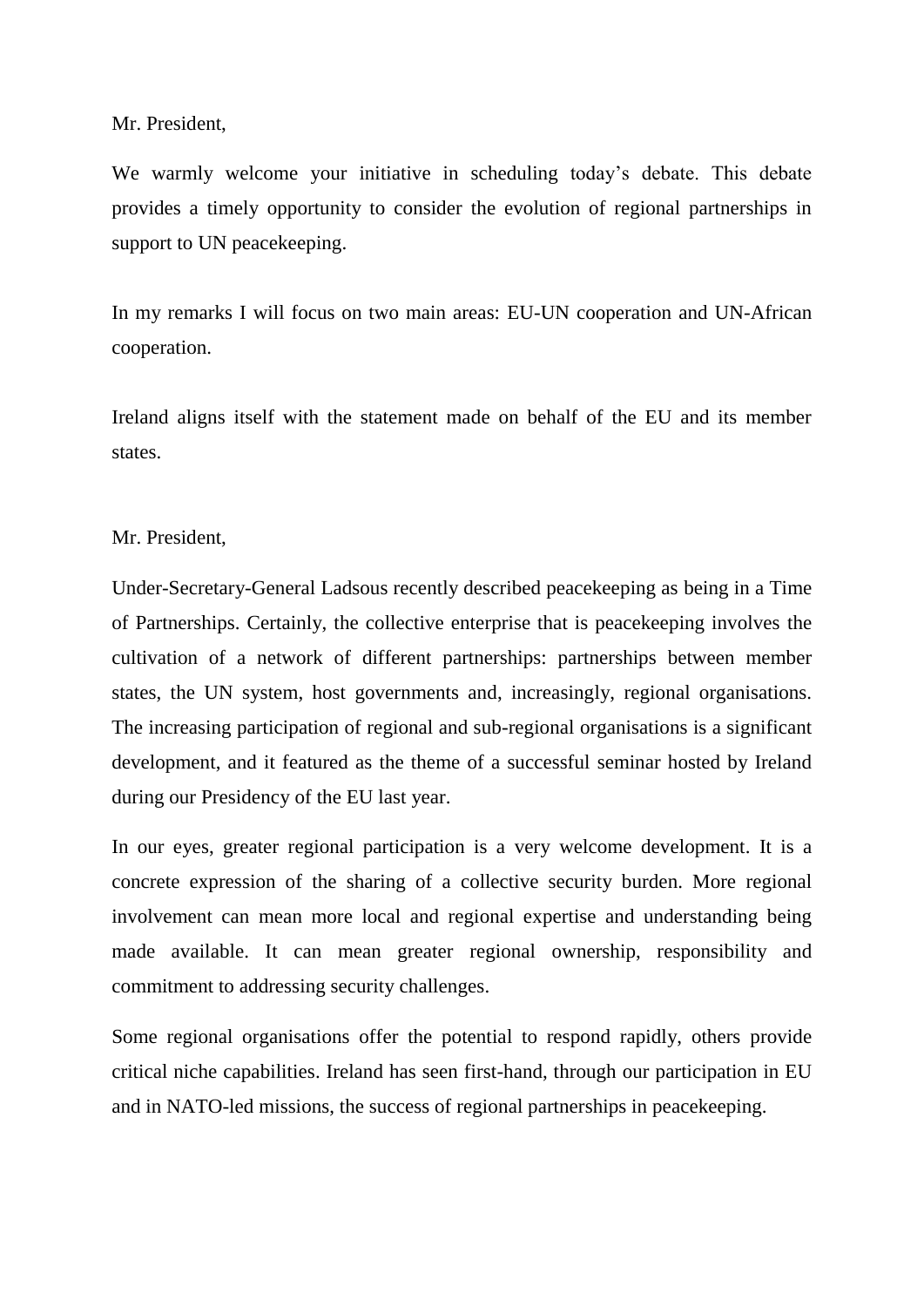But it is essential that a commensurate capacity exists, or is created, to ensure that mandates delivered by regional organisations are delivered effectively. This is why, to give just one example, predictable and sustainable financing is so crucial to ensuring the success of African Union peace operations. The real challenge in nurturing strategic partnerships remains the delivery of political and operational results.

# Mr. President,

Ireland is a long-time and prominent supporter of closer EU-UN cooperation in peace operations. In terms of international peace and security, for us this is *the* paramount strategic partnership.

The exit of many European states from ISAF offers the prospect of a broader European return to UN peacekeeping. As a member state that has maintained a consistent presence on UN peacekeeping operations, we are pleased to encourage and facilitate this development in any way we can.

That is one reason why our mission recently convened a panel discussion on Command and Control arrangements in UN peacekeeping. It was designed to showcase the improvements that have been made in recent years, while also exploring ways to address some outstanding challenges, including ensuring high-quality leadership; improving mission planning; ensuring accountability; and minimising national caveats.

And so Mr. President, we could not agree more with your Concept Note for today's debate: that effective command and control of operations underpin both the success and the credibility of operations.

The prospective return to UN peacekeeping also offers an opportunity to renew, deepen and intensify the EU-UN partnership. Institutional ties in the EU-UN partnership have never been stronger. On the ground in Africa, eight of the EU's nine missions are deployed alongside UN presences. And cooperation in these theatres has never been closer.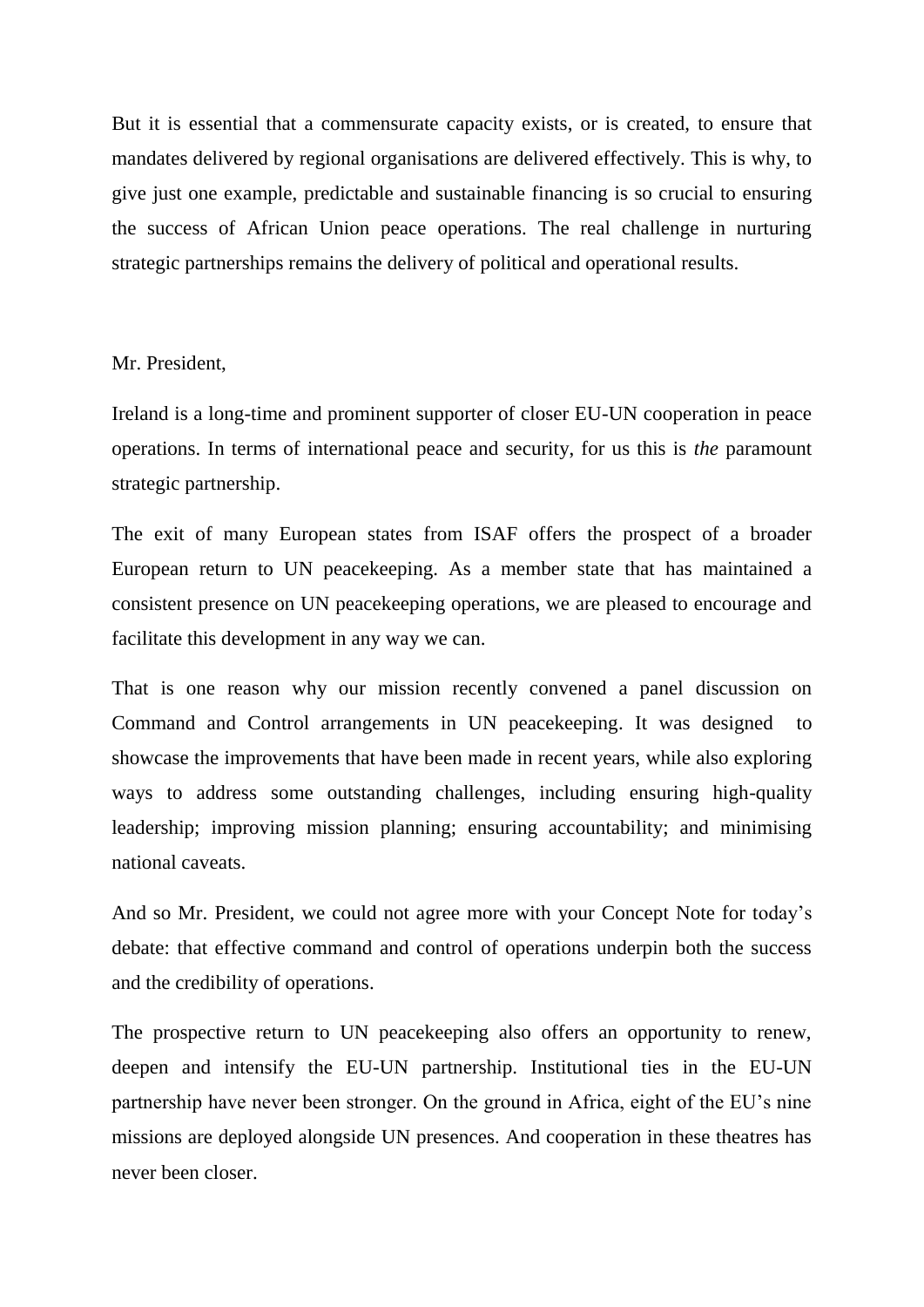The question we need to ask ourselves is whether we have reached a natural limit, a ceiling, in the EU-UN relationship? An important series of seminars on EU-UN relations will be held later this year under the Italian Presidency of the EU, with the support of ZIF and Germany. An imaginative, ambitious and bold approach in this seminar series can explore the further enhancement of this crucial strategic partnership between the EU and the UN.

#### Mr. President,

Turning to Africa, today there are many ways in which African organisations, regional and sub-regional, can contribute to peace operations. Two notable ways are through high intensity operations and surge capacity.

African willingness to pursue high intensity operations in Africa is incontrovertible. We have seen the commitment of South African, Tanzanian and Malawian troops in MONUSCO's decisive Force Intervention Brigade in the DRC. And we readily acknowledge the sacrifice of AMISOM soldiers in Somalia, including troops from Uganda, Burundi, Kenya, Djibouti and Ethiopia.

AMISOM has stayed the course where a force from outside the region may well not have. AMISOM also pursues tasks, such as offensive and counter-terrorist operations, that the UN does not undertake. But we also acknowledge that AMISOM as a contingent-led mission poses particular challenges of coordination. And that the presence of the two missions, UN and AU, demands heightened coordination if political and strategic coherence is to be achieved and if communication with the government is to be consistent.

Given the evident political commitment, African rapid response or surge capacity also clearly holds out promise. Development of African regional standby brigades is a welcome initiative, particularly in the frustrating context where others have proven so reluctant to use their rapid reaction capabilities.

But we must also be honest enough to recognise some important general constraints: while missions from the region bring the promise of greater acceptance, they can also pose a risk of partisanship. Regional or sub-regional organisations, either because of a